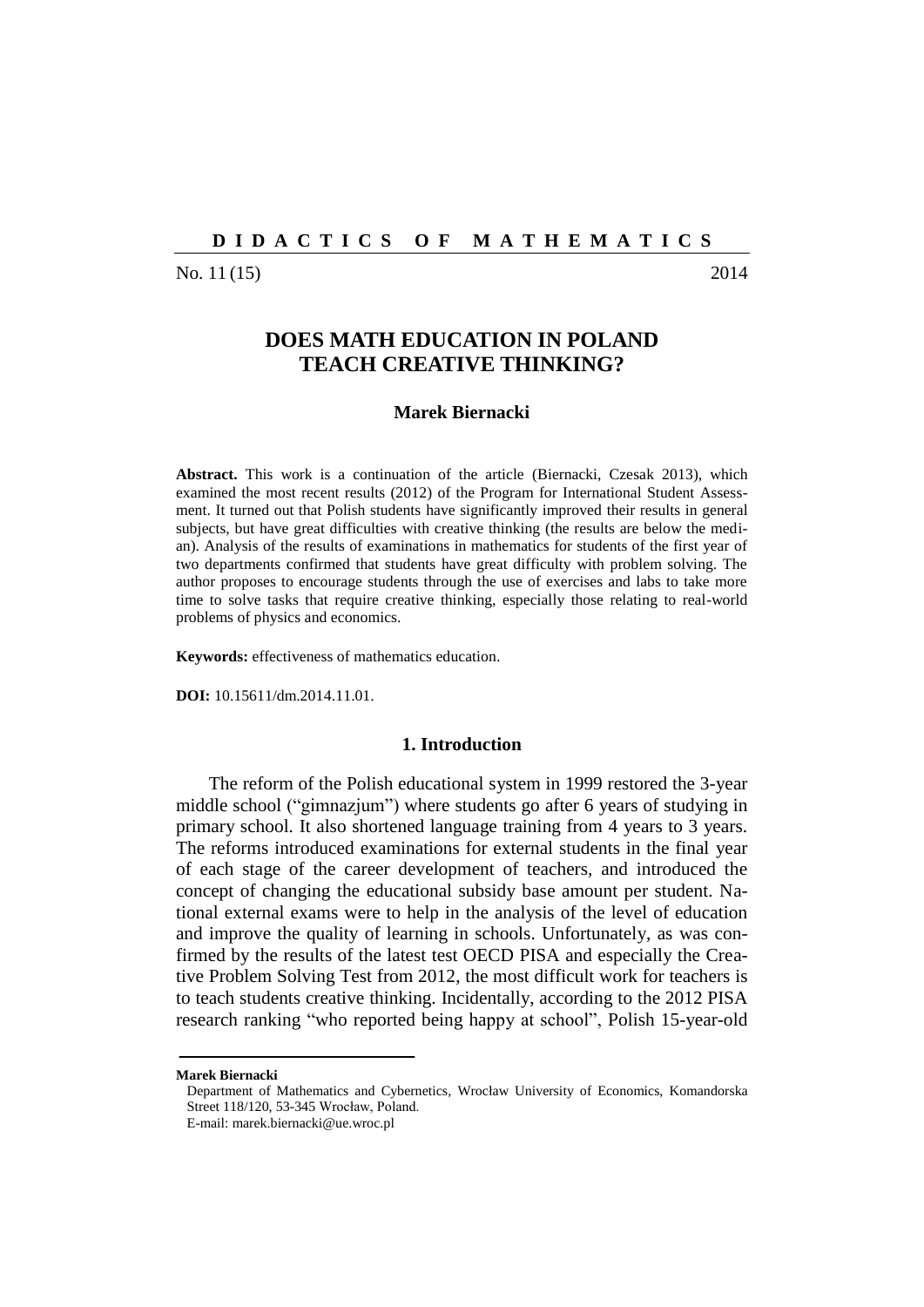students occupy 7th place from the bottom (only 65% are happy students). The question then becomes why so few good students  $(5<sup>th</sup>$  place in reading and science and  $8<sup>th</sup>$  in mathematics) are happy in school? Exploring the mathematical and physical human nature should be a basic human desire at any age, especially in one's youth. According to the same study, Polish students have little incentive to learn and do not use the potential of the group (class), which are too large (Biernacki, Ejsmont 2011). This confirms the hypothesis that Polish students are trained to take tests, and this does not bring them satisfaction or happiness. We have been getting better craftsmen, but we also need artists who bring innovation in all areas of life, particularly in IT.

In 1996 the World Bank offered recommendations that were to help the education of countries of the former Eastern bloc and customize the process of training to the requirements of a market economy:

– keep the "old system" of general education;

- develop skills to solve difficult and new problems;
- develop an attitude of innovation;
- learn how to take responsibility for themselves.

These recommendations were to help significantly improve the quality of human capital in those countries and also in Poland.

In 2009 the Council of the European Union introduced the strategic objectives for European cooperation in education and training:

1. Implementation of the concept of lifelong learning and mobility.

2. Improving the quality and effectiveness of education and training.

3. The promotion of equality, social cohesion and active citizenship.

4. Enhancing creativity and innovation, including entrepreneurship, at all levels of education and training.

Unfortunately, the last three recommendations of the World Bank and the purpose of the Fourth Council of the European Union, have not been implemented well in Poland which is shown in the results of the Creative Problem Solving Test. Hence, Poland's high human potential measured by the number of years of schooling with a large percentage of adults having at least a medium-level education, and very good results in standardized tests do not translate into an increase in GDP per capita (Biernacki, Łyko 2010).

The work is a continuation of the analysis made in the article *Is the Education in Poland Really Effective?* (Biernacki, Czesak-Woytala 2013), in which it was found that Polish students obtained much better results in the last PISA edition in math, science and reading when compared to previous editions and the average results calculated for the OECD countries.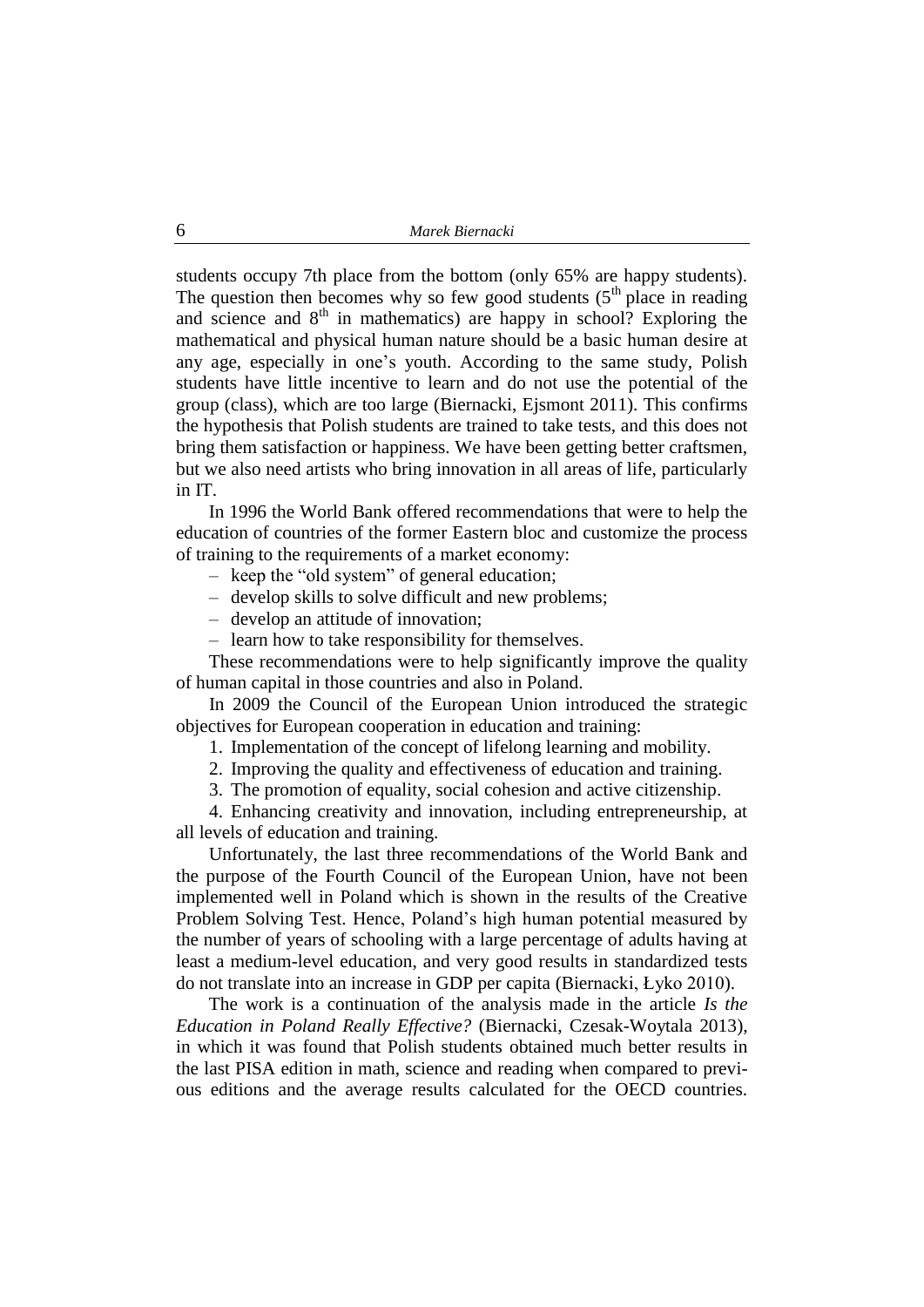Despite this fact, the scores of Polish students in Creative Problem Solving tests are much worse than the average for the OECD countries. In order to verify the claim that Polish students are poor at solving problems that require creative thinking, a faculty at Wroclaw University proposed an exam in mathematics to use by NE and ZIF, two tasks that require students to think creatively. In the first group (NE) of 101 people there were 62 (61%) students who passed the matriculation examination in mathematics only at basic level. In the second group (ZIF) there were 208 students of which 75% (157) graduated in mathematics at extended level. On the basis of Programmatic (as decided by MEN), out of the subject matter of Mathematics scope the extended contents are presented below, where there is no basic items: strings and string boundaries, the concept of the derivative of its interpretation of geometrical and physical, and the use of derivatives to solve simple, practical problems.

#### **2. Results of Polish students in PISA**

In the latest PISA exam which was conducted in 2012, the results of Polish students improved significantly compared to previous editions of the exam. This is certainly an important achievement for both students and teachers.

In every edition of the PISA exam the results of the Polish students have continued to improve. There were 27 OECD countries which took part in the reading PISA exam in 2000 and, among these countries, Poland ranked 22<sup>nd</sup>. In 2009 Polish students were much better and were ranked thirteenth. In the last edition in 2012, the success of Polish students was spectacular. They took fifth place among all 34 OECD countries. The detailed data are presented in Table 1.

| Year | Position of Poland<br>in reading | Position of Poland<br>in science | Position of Poland<br>in maths |
|------|----------------------------------|----------------------------------|--------------------------------|
| 2000 | 22                               |                                  |                                |
| 2003 | 13                               |                                  |                                |
| 2006 |                                  | 19                               |                                |
| 2009 |                                  | 13                               |                                |
| 2012 |                                  |                                  |                                |

Table 1. Position of Poland in the subsequent editions of PISA exam in every area (among all OECD countries which took part in this survey) when comparing mean scores

Source: own study based on the OECD data (Biernacki, Czesak-Woytala 2013).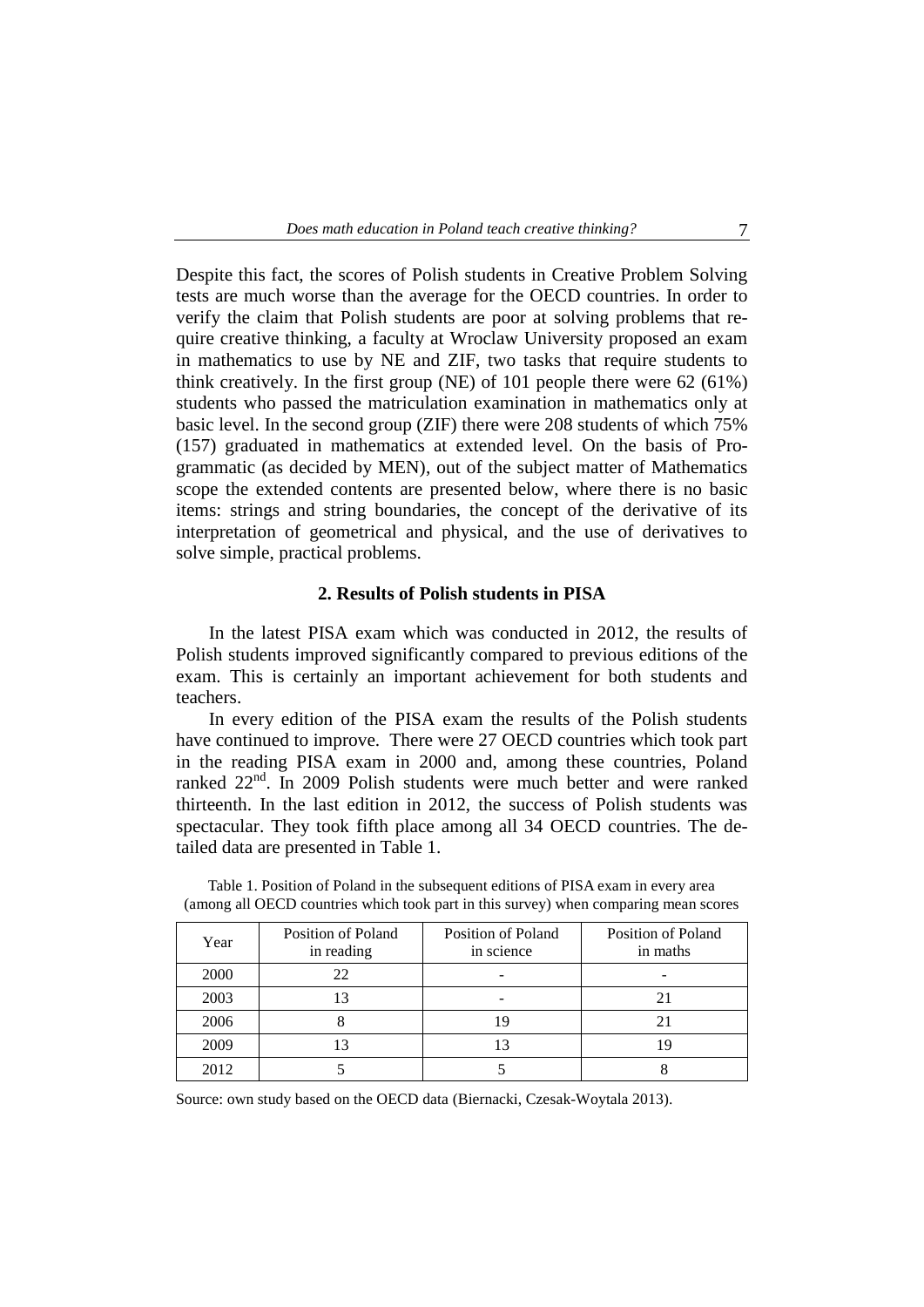This success has been strongly publicized in the Polish media and by the Polish government. However, no one mentioned another aspect of the PISA survey: the Creative Problem Solving Test. "The problem-solving assessment in PISA 2012 focuses on students' general reasoning skills, their ability to regulate problem-solving processes, and their willingness to do so, by confronting students with problems that do not require expert knowledge to solve". The next step of our analysis concentrates on the results of this domain and their relationship with the results in mathematics.

There were 40 countries which took part in the Creative Problem Solving test. Taking into account the mean score of Polish students of 480, they only ranked  $27^{\text{th}}$ . This means that their result was much worse than the average calculated for all OECD countries. Over 25% of Polish students did not achieve even the second level and less than seven percent passed the fifth level. For all 40 countries, the Pearson correlation coefficient between the percentage of the weakest students in mathematics and the percentage of the weakest students in problem solving equals 0.91. An analogous correlation for the percentage of the best students equals 0.82. Both correlations are statistically significant at the 5% significance level. This means that the results in mathematics are strongly correlated with the results in the problem solving test.



What does it look like for countries which are similar to Poland?

Fig. 1. Relationship between mean results in maths and mean results in the problem solving test

Source: own study based on the OECD data (Biernacki, Czesak-Woytala 2013).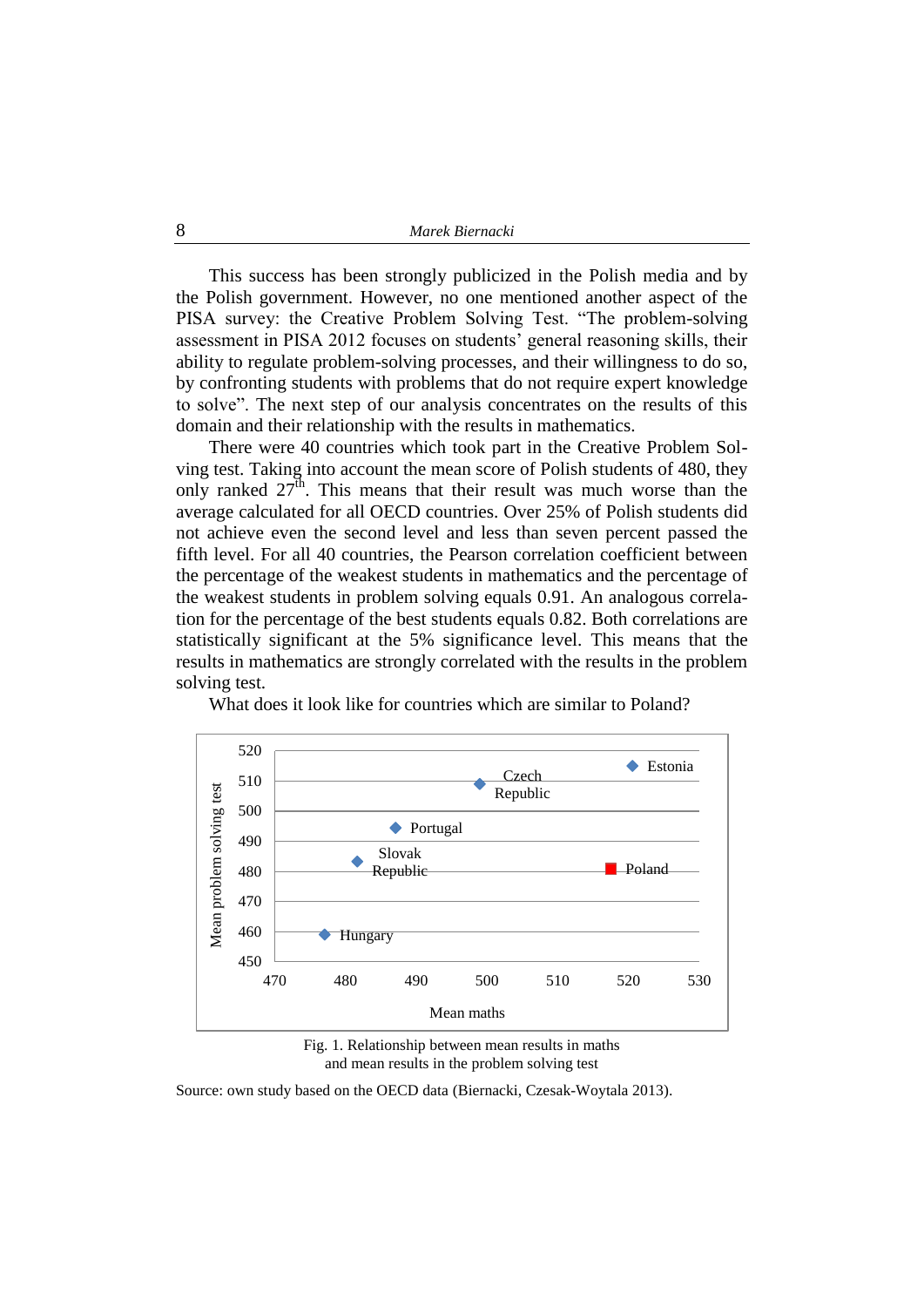One can easily see that the relationship for Poland is different than the relationships created for Estonia, Hungary, Portugal, the Slovak Republic and the Czech Republic. Despite the fact that Polish students achieved relatively good results in mathematics, they performed rather poorly in the problem solving test.

## **3. How do students perform in math at the Wroclaw University of Economics?**

The verification capacity of Polish students to solve problem tasks were this year's (2014) exams in mathematics for the first year students of the Faculties and ZIF in the Wrocław University of Economics.

In the first group (NE) of 101 people there were 62 (61%) students who passed the matriculation examination in mathematics only at basic level. In the second group (ZIF), there were 208 students of which 75% (157) graduated in mathematics at extended level.

The NE Department, despite the fact that most students was just after graduation from high school, spent at the primary Mathematics a total of only 45 hours. Only some elements of the courses: Analysis 1, Analysis 2, Algebra 1 and Algebra 2 are taught during one of their study courses (30 hours of lectures and 15 hours of exercises). In the final exam this year, an assessment of at least good was received by 23 persons (22.8 %). Evaluation of the maximum of sufficient was received by 57 people, including an assessment of inadequate or were failed miserably in the first period by 52 people (51.5%) Compared with last year, the percentage of people with at least a good increased by 4. 8 percentage points, and those with insufficient diminished by 1. 5 percentage point. Five people with 101 (5%) got "task problem" No 2.

During the exam in mathematics in 2014, the NE students had to face following tasks:

• For the linear transformations given:  
\n
$$
f(x, y, z) = (-7x + 4y - 2z, 3x - y + z, 4x - 2y + z)
$$

and

$$
g(x, y, z) = (x - 2y + z, -2x + 4yy - 3z, x - y + z)
$$

find  $f \circ g^{-1}(x, y, z)$ .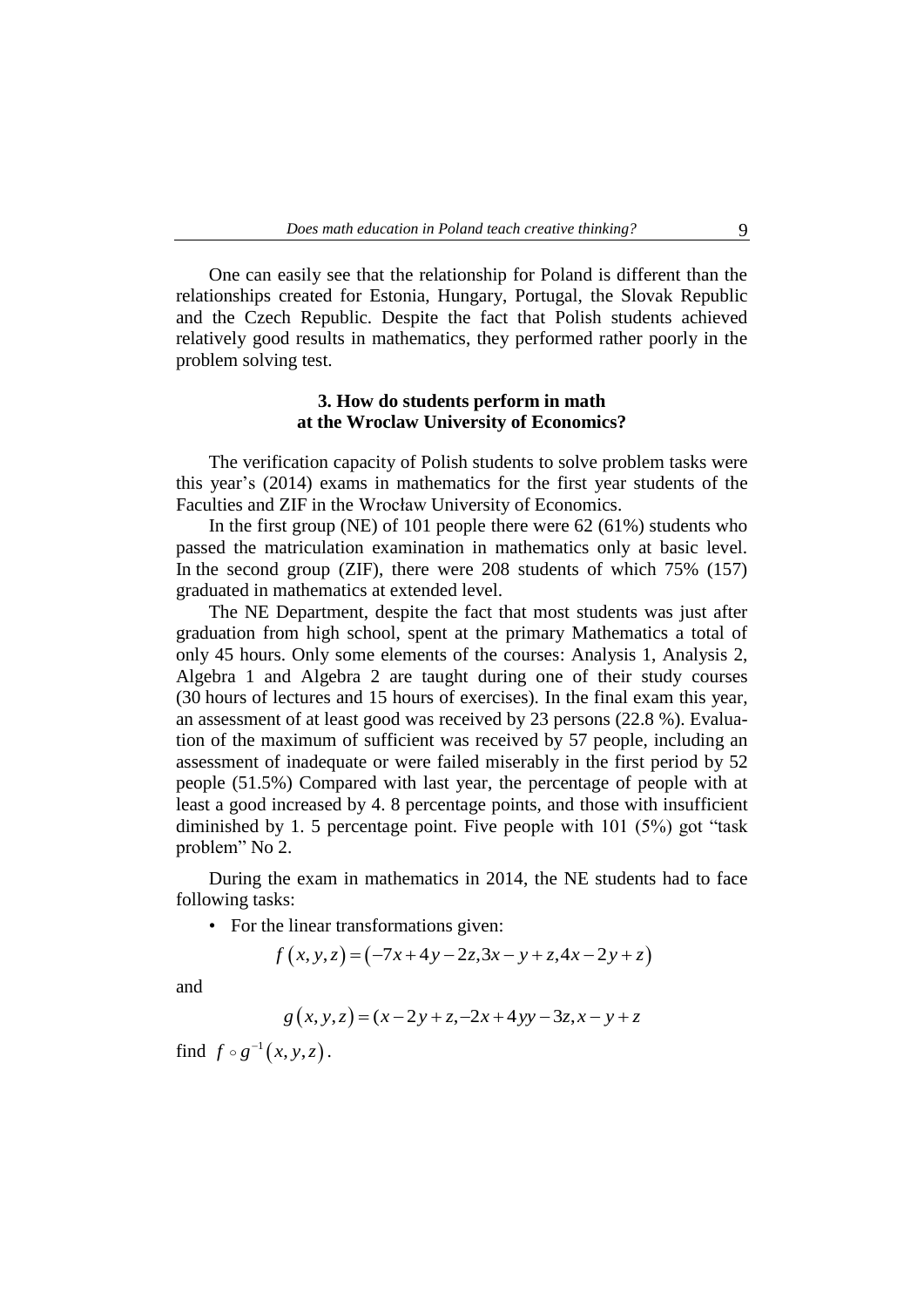• Determine the dimensions of a cuboid with the largest volume among cuboids, the sum of the lengths of the edges is equal to 12.

• Find the monotonicity ranges, extremes, features, local bands, bulge, and points of inflection of the function:  $f \circ g^{-1}(x, y, z)$ .

• Using the differentials and row calculate the approximate value of the expression:  $ln(\sqrt{1,03} + \sqrt[3]{0,98} - 1)$ .

• Examine the linear independence of vectors:  $\{[1, 1, 2, 3], [-1, 1, 3, 2],\}$  $[-1, 5, 4, 3], [1, 0, -1, 3]$ .

• Calculate an integral double normal area *D*:

$$
\iint\limits_{D} (x^2 - xy)dxdy,
$$

where:  $D: y = \sqrt{x} i y = x^2$ .

The scope of material during the annual course of mathematics for students of the Faculty of ZIF was Analysis 1, Analysis 2, Algebra 1 and Algebra 2. This material was intended for 105 hours (60 lectures  $+45$  exercise classes). Of 208 students, the score of at least a good plus was received by 25 students (12.5%) or at least a percentage of the students solved the quest "problem" (No. 1 and no. 2). The students who rated more than adequate (less than 60% of the possible points) were 80, which is 38.5%.

Students of the Faculty of ZIF in the exam had the following tasks:

• Linear transformation *S* with  $R^3$  in  $R^3$  is the submission of two linear transformations *T* that is in symmetry with respect to the plane of the OXY and the transformation of *L*:

$$
L(x, y, z) = (3x - 2y, 2x - 3y, 4z).
$$

Find the proper subspaces of invariant *S*.

• Designate the dimensions of a cuboid with the largest volume among cuboids, the sum of the lengths of the edges is equal to 12.

• Appoint a reconversion to transform the linear

 $f(x, y, z, t) = (x + y, x + y, z + t - z + t).$ 

• Calculate the gradient vector function  $f(x, y) = (x^2 + y^2)^{0.5}$  at the point *P*(3, 4) and then nominate and draw a contour passing through the point and vector gradient.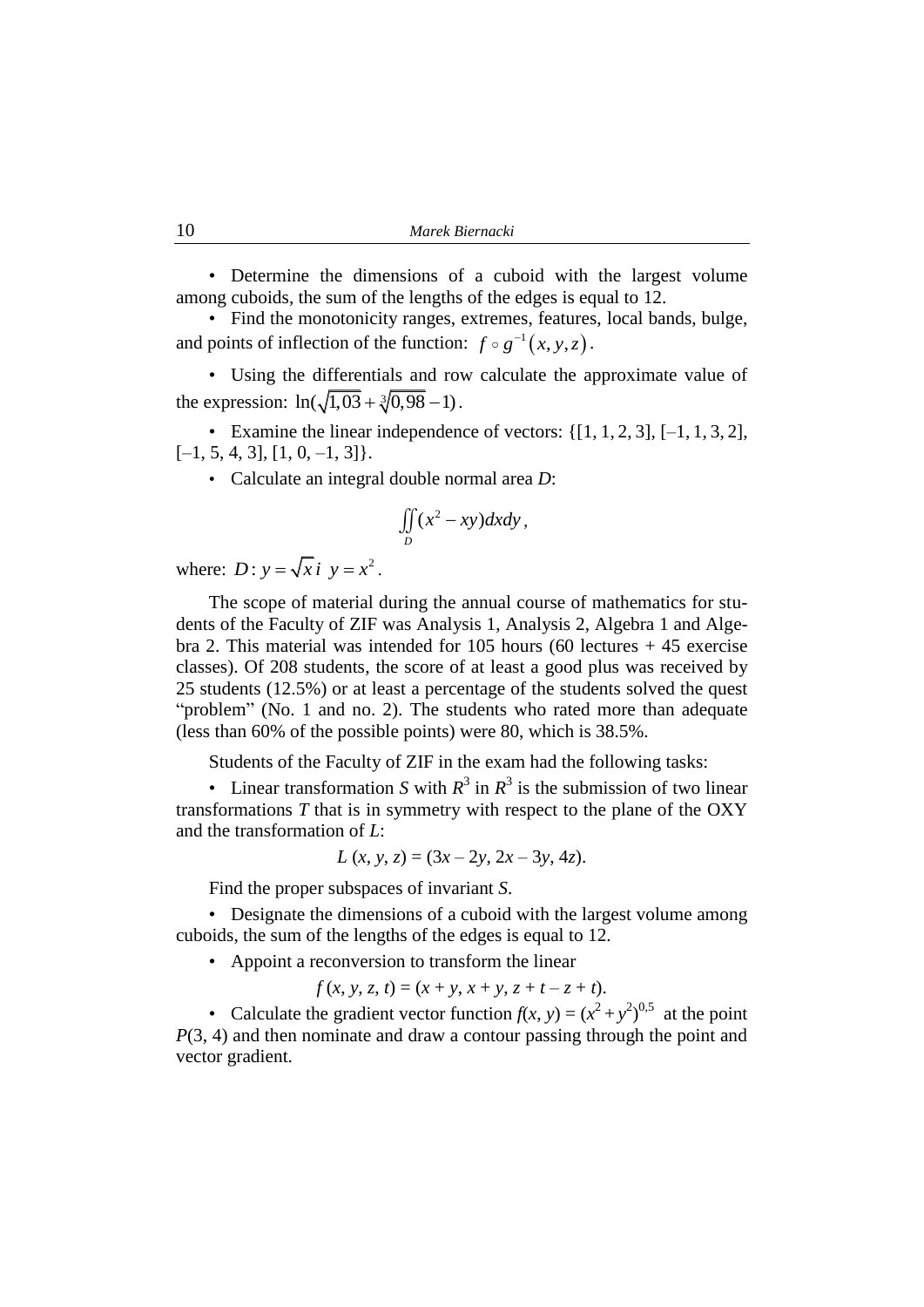• Find the local extreme of the function

$$
\iint_D \sin(x+y) dxdy,
$$

where:

$$
D: y = 0 \quad \text{and} \quad y = x \quad \text{and} \quad x + y = \pi.
$$

For the functions of two variables, most students were able to find the extremes of functions which confirmed the results of task 5. Therefore, it is worth noting that in task 2, which was solved by the smallest number of students, the greatest difficulty was the finding and signing depending on the volume of the cuboid to the length of the edge. Just as in task 1, as far as most students were able to find the proper subspaces of linear transformations invariant and knew how to save in the form of a linear transformation matrix, then the difficulty appeared in finding and saving the image to a vector in  $R<sup>3</sup>$  formal symmetry with respect to the plane of the OXY.

# **4. Conclusions**

The percentage of Polish students who best solved tasks in the Creative Problem Solving Test was 7%. Because our students are two years older than the student examinees in PISA (15-year-olds in 2012), I hypothesize that, in Poland, the percentage of students who think creatively diminishes with time. It is worth noting that in the tasks similar to task 2, ten years ago students of these faculties in the exams and homework resolved them without a problem.

Hence, the natural question is how, "on the occasion" of the teaching of mathematics covering such a wide range of material in a limited number of hours, to teach students creative thinking. One of the proposals is placing on the practice problem lists unusual and multi-stage tasks. I tried during lectures to put economic problems to the University students related to the application of mathematical tools in economics, but it turned out that due to their "little knowledge of economics" this is time consuming and the interest is negligible (!). Another proposal is to use mathematical programs starting with Excel through Matlab to Mathematica. You can give students real problems to solve, for example, physics or economics, in which they should solve the problem in mathematical form, and then using the programs, look for solutions. Issues for students with the solutions in Matlab can be found for example in the book (Łyko, Maciuk 2013), or on the website: www.mathworks.com/classroom.